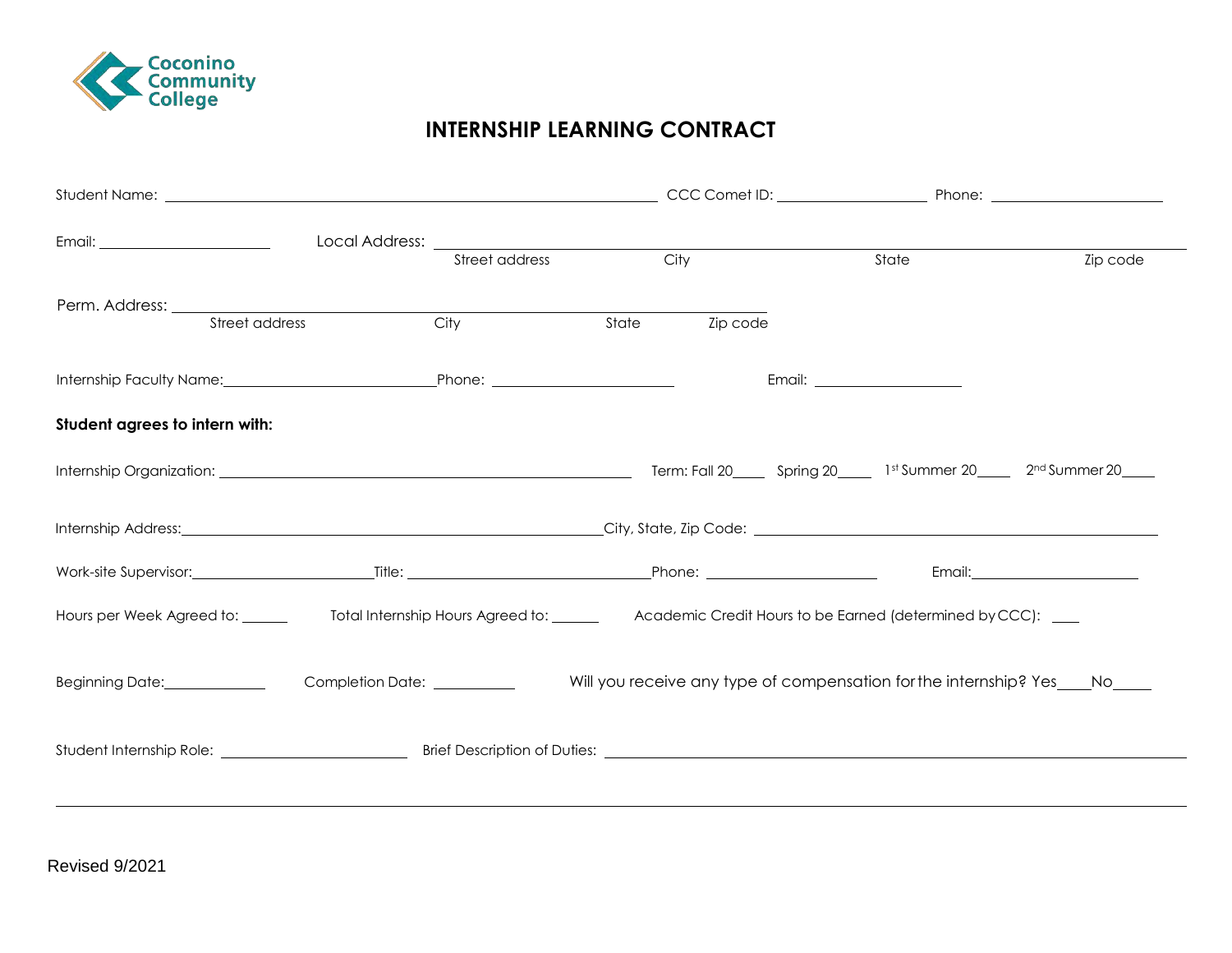**LEARNING OUTCOMES AND STRATEGIES:** These items are to be completed via the cooperative efforts of the intern and the internship faculty. Input by both parties is crucial, and the completion of this section is necessary for the approval of the internship. You must be specific.

| a) Learning outcomes<br>(What I intend to<br>learn) | b) Strategies<br>$\vert$ (What I will do during my internship to learn this $\vert$<br>outcome) | c) Evaluation Methods<br>(How my progress regarding each outcome<br>will be measured) | d) Final Self Evaluation<br>(Did I meet my outcomes and how?) |
|-----------------------------------------------------|-------------------------------------------------------------------------------------------------|---------------------------------------------------------------------------------------|---------------------------------------------------------------|
| 1.a.)                                               | 1.b.)                                                                                           | 1.c.)                                                                                 | 1.d.                                                          |
|                                                     |                                                                                                 |                                                                                       |                                                               |
|                                                     |                                                                                                 |                                                                                       |                                                               |
|                                                     |                                                                                                 |                                                                                       |                                                               |
|                                                     |                                                                                                 |                                                                                       |                                                               |
|                                                     |                                                                                                 |                                                                                       |                                                               |
|                                                     |                                                                                                 |                                                                                       |                                                               |
|                                                     |                                                                                                 |                                                                                       |                                                               |
|                                                     |                                                                                                 |                                                                                       |                                                               |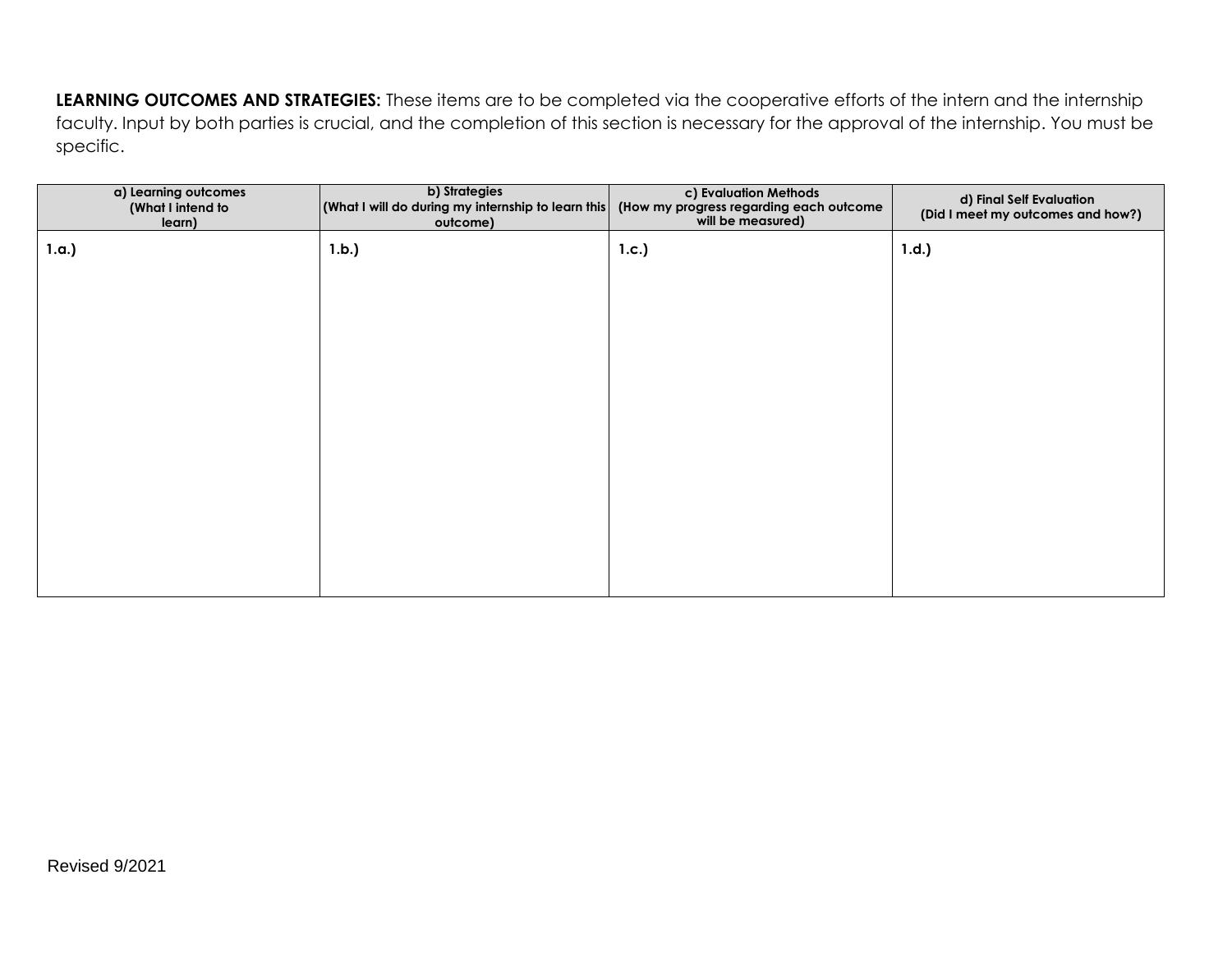| 2.b.)                                                  | 2.c.)                                                                                 | 2.d.                                                          |
|--------------------------------------------------------|---------------------------------------------------------------------------------------|---------------------------------------------------------------|
|                                                        |                                                                                       |                                                               |
|                                                        |                                                                                       |                                                               |
|                                                        |                                                                                       |                                                               |
|                                                        |                                                                                       |                                                               |
|                                                        |                                                                                       |                                                               |
|                                                        |                                                                                       |                                                               |
|                                                        |                                                                                       |                                                               |
|                                                        |                                                                                       |                                                               |
|                                                        |                                                                                       |                                                               |
| b) Strategies<br>(What I will do during my internship) | c) Evaluation Methods<br>(How my progress regarding each<br>outcome will be measured) | d) Final Self Evaluation<br>(Did I meet my outcomes and how?) |
| 3.b.)                                                  | 3.c.)                                                                                 | 3.d.                                                          |
|                                                        |                                                                                       |                                                               |
|                                                        |                                                                                       |                                                               |
|                                                        |                                                                                       |                                                               |
|                                                        |                                                                                       |                                                               |
|                                                        |                                                                                       |                                                               |
|                                                        |                                                                                       |                                                               |
|                                                        |                                                                                       |                                                               |
|                                                        |                                                                                       |                                                               |
|                                                        |                                                                                       |                                                               |
|                                                        |                                                                                       |                                                               |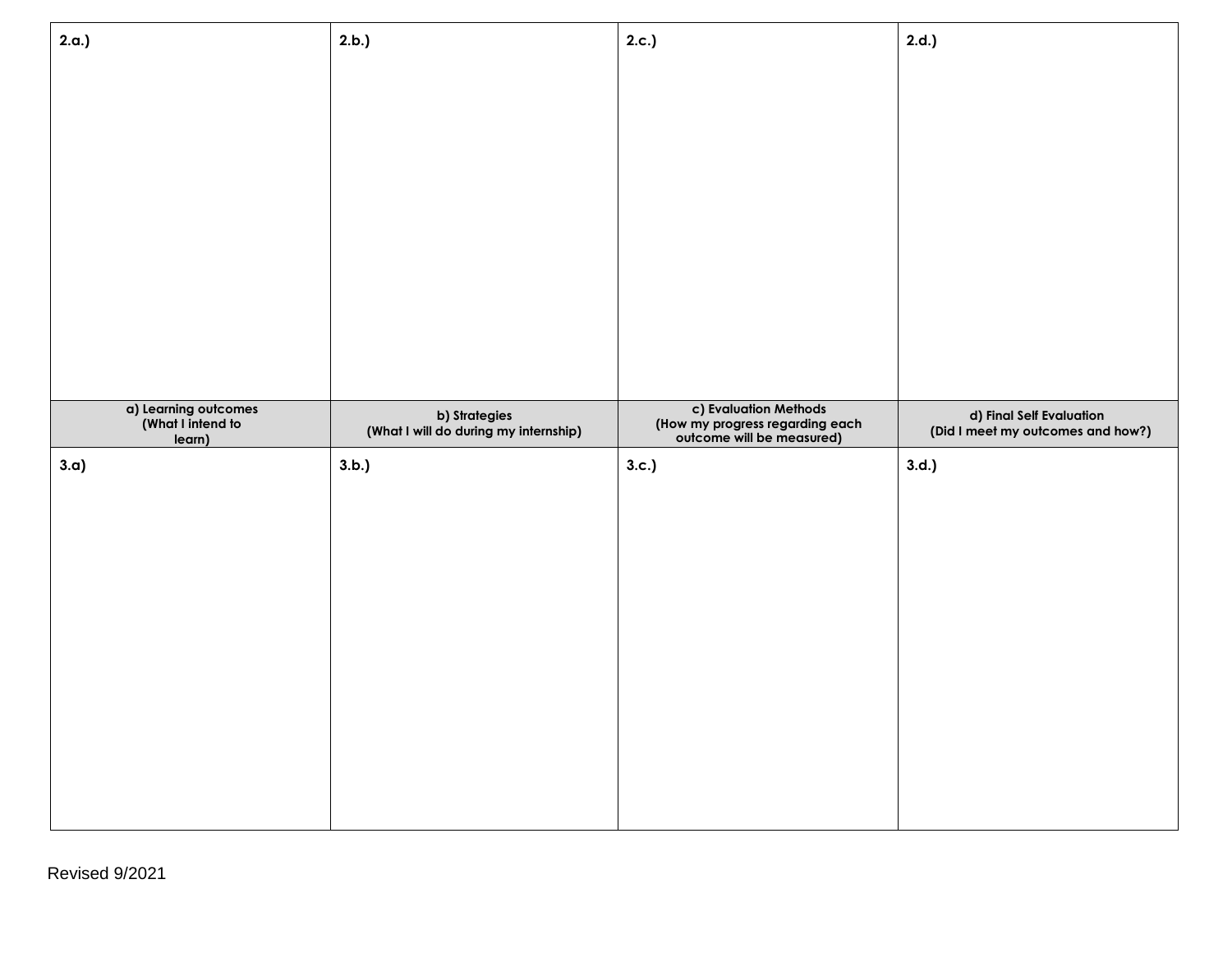Intern: I agree with all components of this learning contract; and I will adhere to the objectives, strategies, and evaluation methods of the contract to the best of my ability.

Signature of Intern Date of Secretary Materials and Date of Secretary Materials and Date of Internal Date of  $\mathbb{R}^n$ 

**Work-site Supervisor:** I have read this learning contract, and I attest that its components meet the expectations for an internship with my organization. I agree to conduct a final evaluation of the intern and to participate in a site visitation if requested.

Signature of Work-site Supervisor **Date Date Date Date Date Date Date Date Date Date Date Date Date Date Date Date Date Date Date Date Date Date Date Date Date Date Date** 

# **FOR FACULTY USE ONLY**

Approve

Pending

Disapprove/Reason(s):

Signature of Internship Faculty **Date Date of Internship Faculty Date** 

Revised 9/2021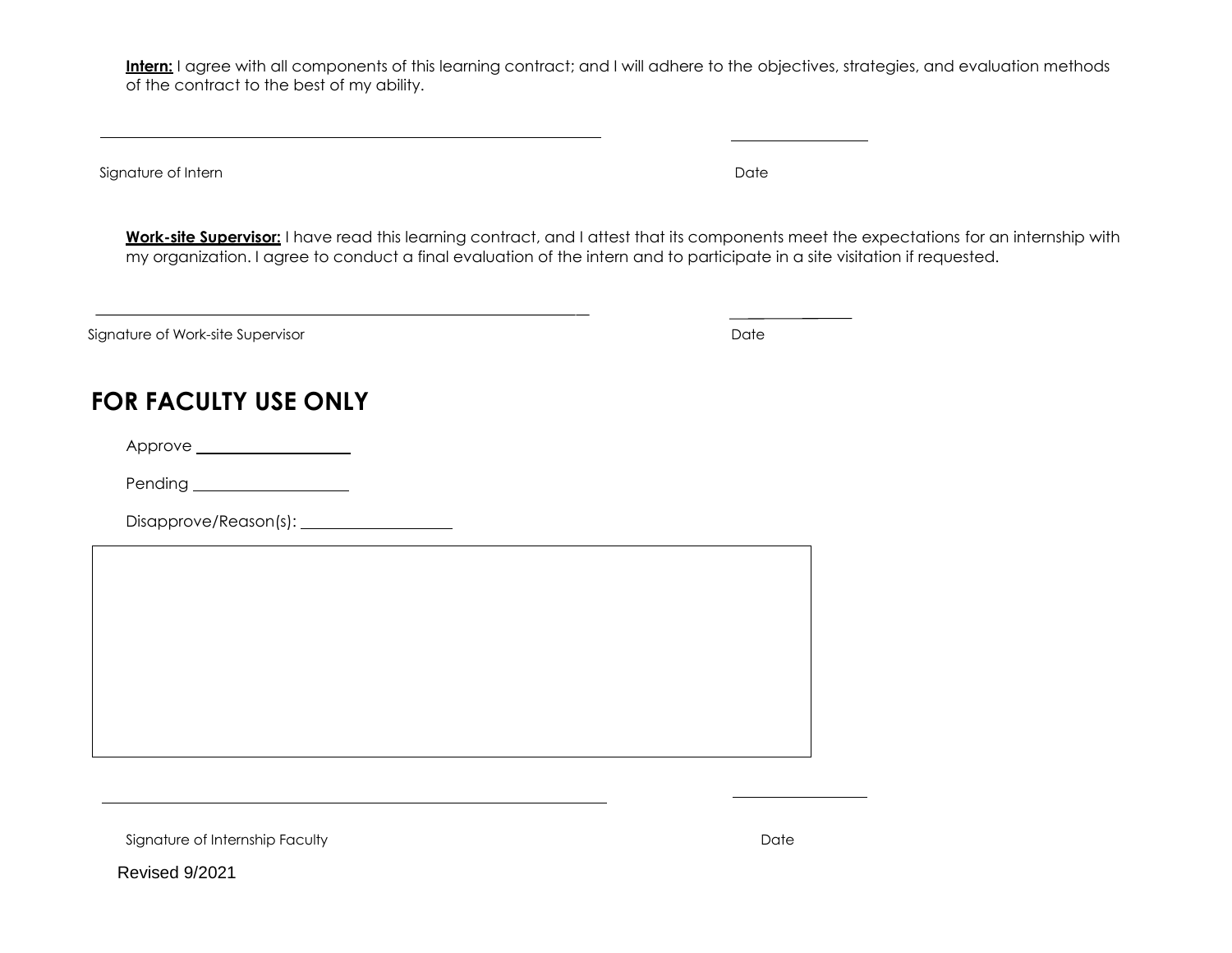### **INTERNSHIP LIABILITY RELEASE**

### **NOTICE: This release form is a contract with legal consequences. Please read it carefully before signing.**

| Date:______________________________ |                                                                                                      |
|-------------------------------------|------------------------------------------------------------------------------------------------------|
|                                     |                                                                                                      |
|                                     | Period of Internship: Semester______________________, Academic Year ________________________________ |
|                                     |                                                                                                      |
| LIST OF INTERNSHIP ACTIVITIES:      |                                                                                                      |

 **HEALTH AND SAFETY**: I have been advised to consult with a medical doctor with regard to my personal medical needs. I state that there are no health-related reasons or problems that preclude or restrict my participation in this internship. I have obtained the required immunizations, if any.

 I recognize that College is not obligated to attend to any of my medical or medication needs, and I assume all risk and responsibility therefore. In case of a medical emergency occurring during my participation in this internship, I authorize in advance the representative of the College to secure whatever treatment is necessary, including the administration of an anesthetic and surgery. College may (but is not obligated to) take any actions it considers to be warranted under the circumstances regarding my health and safety. Such actions do not create a special relationship between the College and me. I release the College, its officers, officials, employees, volunteers, students, agents and assigns from all liability for any bodily injury or damage I sustain as a result of any medical care that I receive resulting from my participation in this internship, as well as any medical treatment decision or recommendation made by an employee or agent of the College. I agree to pay all expenses relating thereto and release College from any liability for any actions.

 **ASSUMPTION OF RISK AND RELEASE OF LIABILITY**: Knowing the risks described above, and in voluntary consideration of being permitted to participate in the internship, I agree to release, indemnify, and defend College and their officials, officers, employees, agents, volunteers, sponsors, and students from and against any claim which I, the participant, my parents or legal guardian or any other person may have for any losses, damages or injuries arising out of or in connection with my participation in this internship.

 **SIGNATURE**: I indicate that by my signature below that I have read the terms and conditions of participation and agree to abide by them. I have carefully read this Release Form and acknowledge that I understand it. No representation, statements, or inducements, oral or written, apart from the foregoing written statement, have been made. This Release Form shall be governed by the laws of the State of Arizona which shall be the forum for any lawsuits filed under or incident to this Release Form or to the internship. If any portion of this Release Form is held invalid, the rest of the document shall continue in full force and effect.

#### **Student Signature Date is a student of the student of the student of the student of the Student Signature Date**

**\_\_** 

### **PARENT OR GUARDIAN OF A MINOR:**

 I, as parent or guardian of the below named minor, a person under the age of 18 years, hereby give my permission for my child or ward to participate in this internship and further agree, individually and on behalf of my child or ward, to the terms of the above contract for waiver of legal rights.

**Parent or Guardian Signature (if student is under 18) Date Constraint Construction Construction Construction Construction Construction Construction Construction Construction Construction Construction Construction Construc**